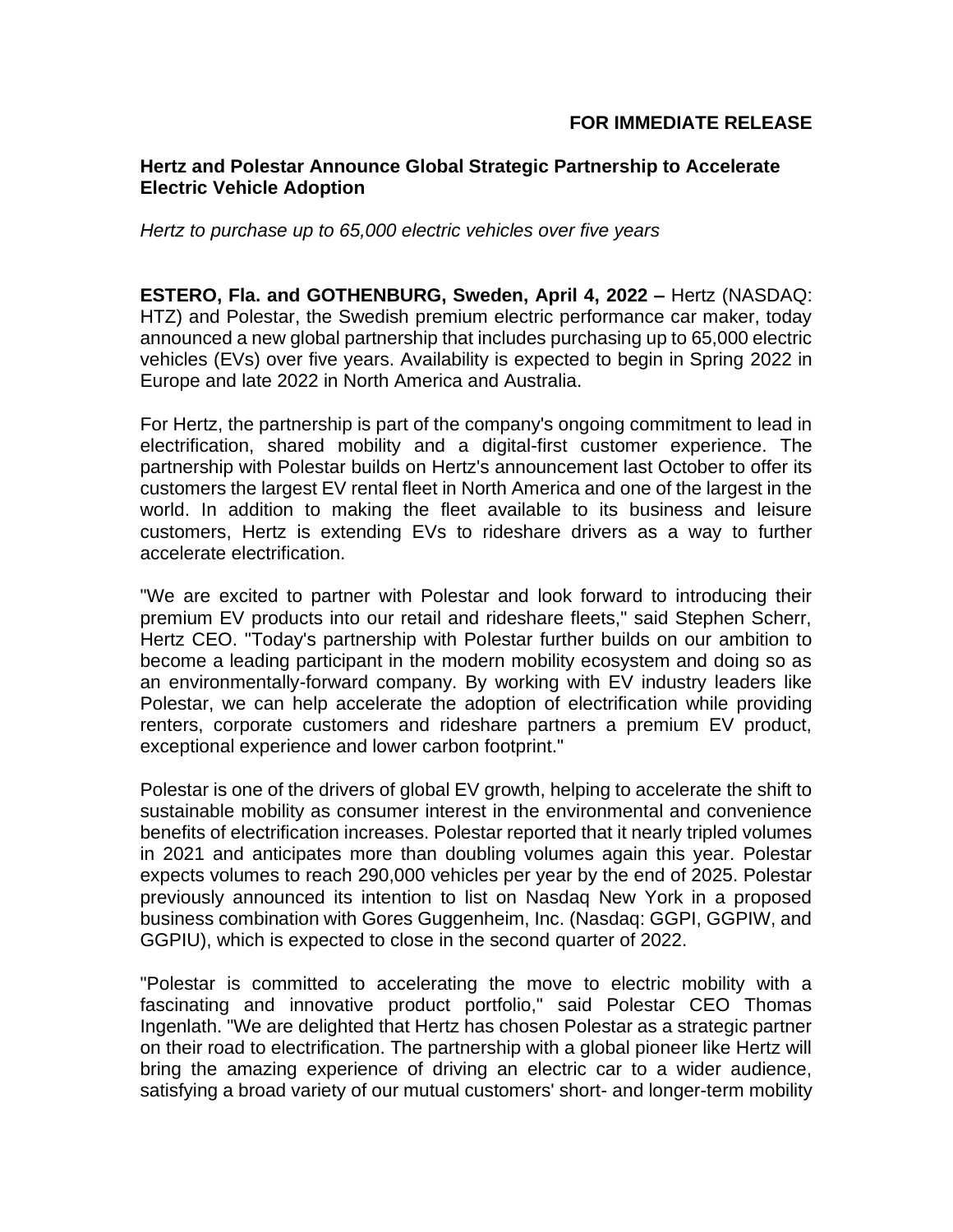requirements. For many of them it may be the first time they have driven an EV, and it will be a Polestar."

Hertz will initially order Polestar 2, an award-winning EV which established Polestar's position as a premium EV manufacturer with its first volume model. Polestar 2 brings avant-garde Scandinavian design and leading in-car technology. Polestar 2 includes the world's first infotainment system powered by Android Automotive OS with Google built-in for the premium EV segment, in a driveroriented, dynamic driving package.

### **About Hertz**

The Hertz Corporation, a subsidiary of Hertz Global Holdings, Inc., operates the Hertz, Dollar and Thrifty vehicle rental brands throughout North America, Europe, the Caribbean, Latin America, Africa, the Middle East, Asia, Australia and New Zealand. The Hertz Corporation is one of the largest worldwide vehicle rental companies, and the Hertz brand is one of the most recognized globally. Additionally, The Hertz Corporation operates the Firefly vehicle rental brand and Hertz 24/7 car sharing business in international markets and sells vehicles through Hertz Car Sales. For more information about The Hertz Corporation, visit www.hertz.com.

### **About Polestar**

Polestar was established as a new, standalone Swedish premium electric vehicle manufacturer in 2017. Founded by Volvo Cars and Geely Holding, Polestar enjoys specific technological and engineering synergies with Volvo Cars and benefits from significant economies of scale as a result.

Polestar is headquartered in Gothenburg, Sweden, and its vehicles are currently available and on the road in markets across Europe, North America, China and Asia Pacific. By 2023, the company plans that its cars will be available in an aggregate of 30 markets. Polestar cars are currently manufactured in two facilities in China, with additional future manufacturing planned in the USA. In September 2021, Polestar announced its intention to list as a public company on the Nasdaq in a business combination agreement with Gores Guggenheim, Inc. Full information on this definitive agreement can be found [here.](https://media.polestar.com/global/en/media/pressreleases/638625)

### **Forward-Looking Statements**

Certain statements in this press release ("Press Release") may be considered "forward-looking statements" as defined in the Private Securities Litigation Reform Act of 1995. Forward-looking statements generally relate to future events, plans or the future financial or operating performance of Gores Guggenheim, Inc. ("Gores Guggenheim"), Polestar Performance AB and/or its affiliates ( "Polestar") and Polestar Automotive Holding UK Limited ("Polestar ListCo") or Hertz Global Holdings, Inc. ("Hertz"). For example, projections of future volumes or other metrics are forwardlooking statements. In some cases, you can identify forward-looking statements by terminology such as "may", "should", "expect", "intend", "will", "estimate", "anticipate", "believe", "predict", "potential", "forecast", "plan", "seek", "future", "propose", "offer", "purchase" or "continue", or the negatives of these terms or variations of them or similar terminology. Such forward-looking statements are subject to risks, uncertainties, and other factors which could cause actual results to differ materially from those expressed or implied by such forward looking statements.

These forward-looking statements are based upon estimates and assumptions that, while considered reasonable by Gores Guggenheim and its management, and Polestar and its management, or Hertz, as the case may be, are inherently uncertain. Factors that may cause actual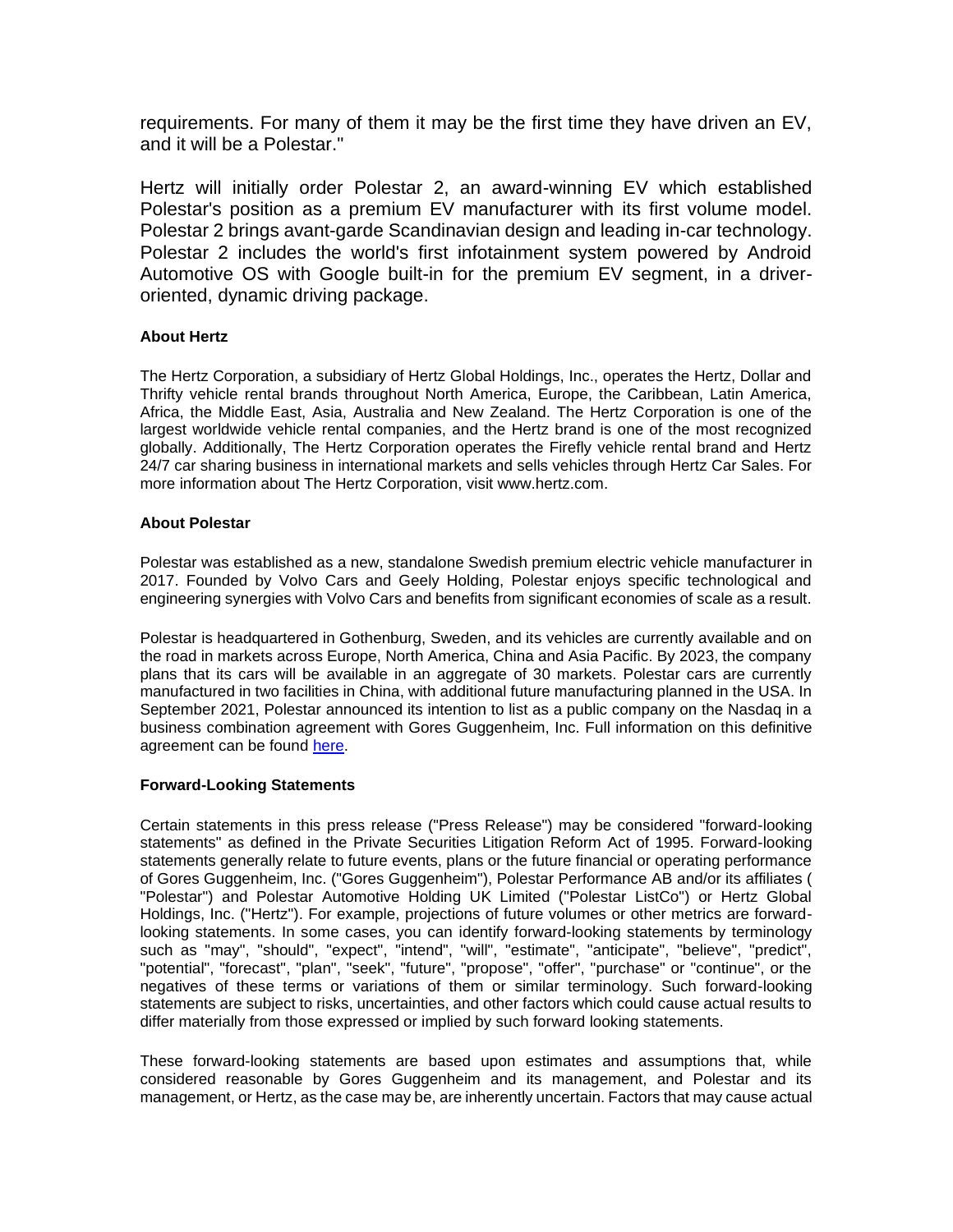results to differ materially from current expectations disclosed in this press release include, but are not limited to, risks related to the ability of Hertz and Polestar to establish and achieve the goals of their announced partnership and other risk factors that Hertz identifies in its Annual Report on Form 10-K for the year ended December 31, 2021, as filed with the Securities and Exchange Commission (the "SEC"), and any updates thereto in subsequent filings with the SEC, and with respect to Polestar such factors include, but are not limited to: (1) the occurrence of any event, change or other circumstances that could give rise to the termination of definitive agreements with respect to the Business Combination; (2) the outcome of any legal proceedings that may be instituted against Gores Guggenheim, the combined company or others following the announcement of the Business Combination and any definitive agreements with respect thereto; (3) the inability to complete the Business Combination due to the failure to obtain approval of the stockholders of Gores Guggenheim, to obtain financing to complete the Business Combination or to satisfy other conditions to closing; (4) changes to the proposed structure of the Business Combination that may be required or appropriate as a result of applicable laws or regulations or as a condition to obtaining regulatory approval of the Business Combination; (5) the ability to meet stock exchange listing standards following the consummation of the Business Combination; (6) the risk that the Business Combination disrupts current plans and operations of Polestar as a result of the announcement and consummation of the Business Combination; (7) the ability to recognize the anticipated benefits of the Business Combination, which may be affected by, among other things, competition, the ability of the combined company to grow and manage growth profitably, maintain relationships with customers and suppliers and retain its management and key employees; (8) costs related to the Business Combination; (9) risks associated with changes in applicable laws or regulations and Polestar's international operations; (10) the possibility that Polestar or the combined company may be adversely affected by other economic, business, and/or competitive factors; (11) Polestar's estimates of expenses and profitability; (12) Polestar's ability to maintain agreements or partnerships with its strategic partners Volvo Cars and Geely and to develop new agreements or partnerships; (13) Polestar's ability to maintain relationships with its existing suppliers and strategic partners, and source new suppliers for its critical components, and to complete building out its supply chain, while effectively managing the risks due to such relationships; (14) Polestar's reliance on its partnerships with vehicle charging networks to provide charging solutions for its vehicles and its strategic partners for servicing its vehicles and their integrated software; (15) Polestar's ability to establish its brand and capture additional market share, and the risks associated with negative press or reputational harm, including from lithium-ion battery cells catching fire or venting smoke; (16) delays in the design, manufacture, launch and financing of Polestar's vehicles and Polestar's reliance on a limited number of vehicle models to generate revenues; (17) Polestar's ability to continuously and rapidly innovate, develop and market new products; (18) risks related to future market adoption of Polestar's offerings; (19) increases in costs, disruption of supply or shortage of materials, in particular for lithium-ion cells or semiconductors; (20) Polestar's reliance on its partners to manufacture vehicles at a high volume, some of which have limited experience in producing electric vehicles, and on the allocation of sufficient production capacity to Polestar by its partners in order for Polestar to be able to increase its vehicle production capacities; (21) risks related to Polestar's distribution model; (22) the effects of competition and the high barriers to entry in the automotive industry, and the pace and depth of electric vehicle adoption generally on Polestar's future business; (23) changes in regulatory requirements, governmental incentives and fuel and energy prices; (24) the impact of the global COVID-19 pandemic on Gores Guggenheim, Polestar, Polestar's post business combination's projected results of operations, financial performance or other financial metrics, or on any of the foregoing risks; and (25) other risks and uncertainties set forth in the section entitled "Risk Factors" and "Cautionary Note Regarding Forward-Looking Statements" in Gores Guggenheim's final prospectus relating to its initial public offering (File No. 333-253338) declared effective by the SEC on March 22, 2021, and other documents filed, or to be filed, with the SEC by Gores Guggenheim or Polestar ListCo, including the Registration/Proxy Statement. There may be additional risks that neither Gores Guggenheim, Polestar nor Polestar ListCo presently know or that Gores Guggenheim, Polestar or Polestar ListCo currently believe are immaterial that could also cause actual results to differ from those contained in the forward-looking statements.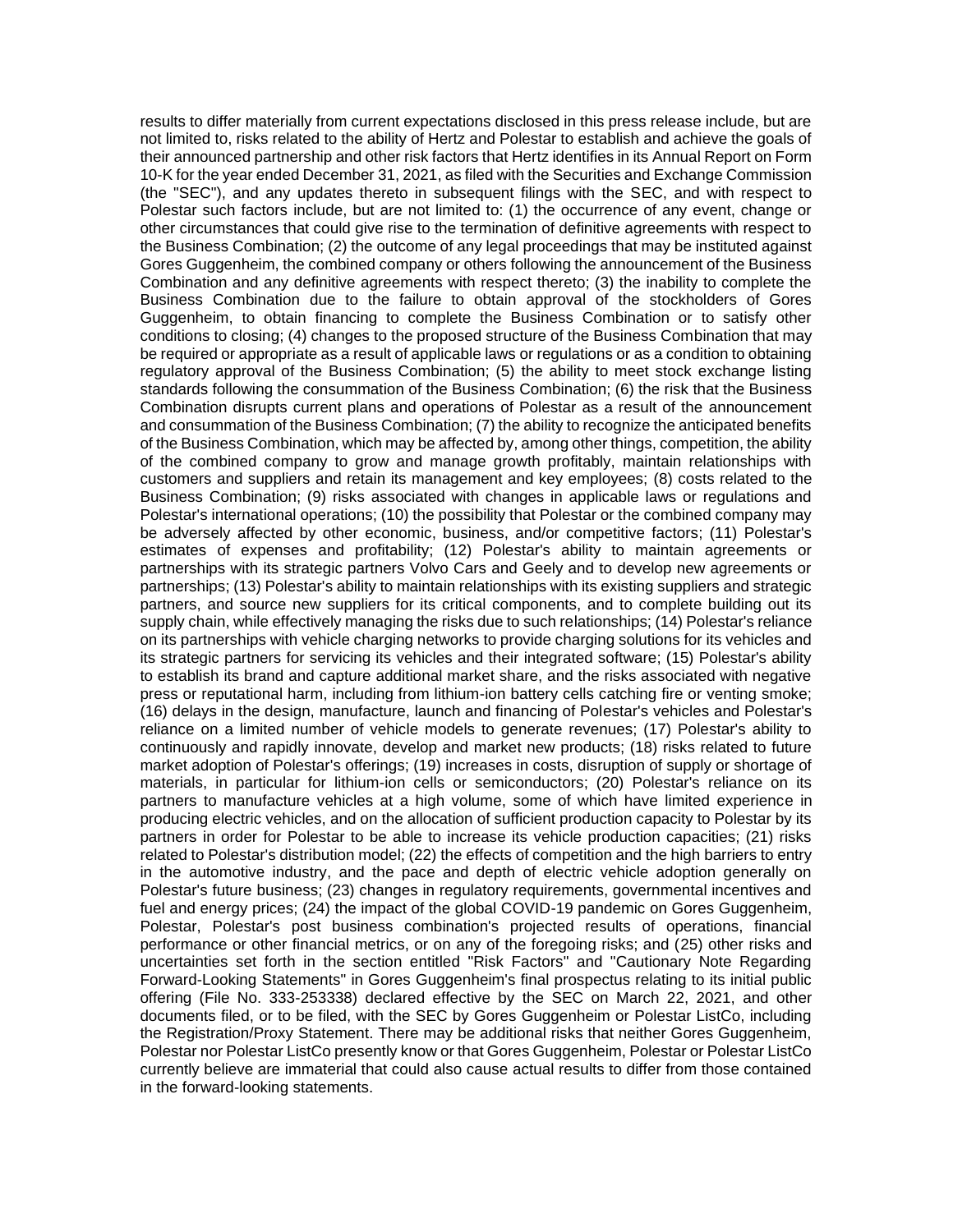Nothing in this Press Release should be regarded as a representation by any person that the forward-looking statements set forth herein will be achieved or that any of the contemplated results of such forward-looking statements will be achieved. You should not place undue reliance on forward-looking statements, which speak only as of the date they are made. Neither Gores Guggenheim, Polestar nor Polestar ListCo undertakes any duty to update these forward-looking statements.

## **Additional Information**

In connection with the proposed Business Combination, (i) Polestar ListCo has filed with the SEC a Registration/Proxy Statement, and (ii) Gores Guggenheim will file a definitive proxy statement relating to the proposed Business Combination (the "Definitive Proxy Statement") and will mail the Definitive Proxy Statement and other relevant materials to its stockholders after the Registration/Proxy Statement is declared effective. The Registration/Proxy Statement will contain important information about the proposed Business Combination and the other matters to be voted upon at a meeting of Gores Guggenheim stockholders to be held to approve the proposed Business Combination. This Press Release does not contain all the information that should be considered concerning the proposed Business Combination and is not intended to form the basis of any investment decision or any other decision in respect of the Business Combination. Before making any voting or other investment decisions, securityholders of Gores Guggenheim and other interested persons are advised to read, the Registration/Proxy Statement and the amendments thereto and the Definitive Proxy Statement and other documents filed in connection with the proposed Business Combination, as these materials will contain important information about Gores Guggenheim, Polestar, Polestar ListCo and the Business Combination. When available, the Definitive Proxy Statement and other relevant materials for the proposed Business Combination will be mailed to stockholders of Gores Guggenheim as of a record date to be established for voting on the proposed Business Combination. Stockholders will also be able to obtain copies of the Registration/Proxy Statement, the Definitive Proxy Statement and other documents filed with the SEC, without charge, once available, at the SEC's website at www.sec.gov, or by directing a request to: Gores Guggenheim, Inc., 6260 Lookout Rd., Boulder, CO 80301, attention: Jennifer Kwon Chou.

INVESTMENT IN ANY SECURITIES DESCRIBED HEREIN HAS NOT BEEN APPROVED OR DISAPPROVED BY THE SEC OR ANY OTHER REGULATORY AUTHORITY NOR HAS ANY AUTHORITY PASSED UPON OR ENDORSED THE MERITS OF THE OFFERING OR THE ACCURACY OR ADEQUACY OF THE INFORMATION CONTAINED HEREIN. ANY REPRESENTATION TO THE CONTRARY IS A CRIMINAL OFFENSE.

### **Participants in the Solicitation**

Gores Guggenheim and certain of its directors and executive officers may be deemed participants in the solicitation of proxies from Gores Guggenheim's stockholders with respect to the proposed Business Combination. A list of the names of those directors and executive officers and a description of their interests in Gores Guggenheim is set forth in Gores Guggenheim's filings with the SEC (including Gores Guggenheim's final prospectus related to its initial public offering (File No. 333-253338) declared effective by the SEC on March 22, 2021), and are available free of charge at the SEC's website at www.sec.gov, or by directing a request to Gores Guggenheim, Inc., 6260 Lookout Rd., Boulder, CO 80301, attention: Jennifer Kwon Chou. Additional information regarding the interests of such participants is contained in the Registration/Proxy Statement.

Polestar and Polestar ListCo, and certain of their directors and executive officers may also be deemed to be participants in the solicitation of proxies from the stockholders of Gores Guggenheim in connection with the proposed Business Combination. A list of the names of such directors and executive officers and information regarding their interests in the proposed Business Combination is included in the Registration/Proxy Statement.